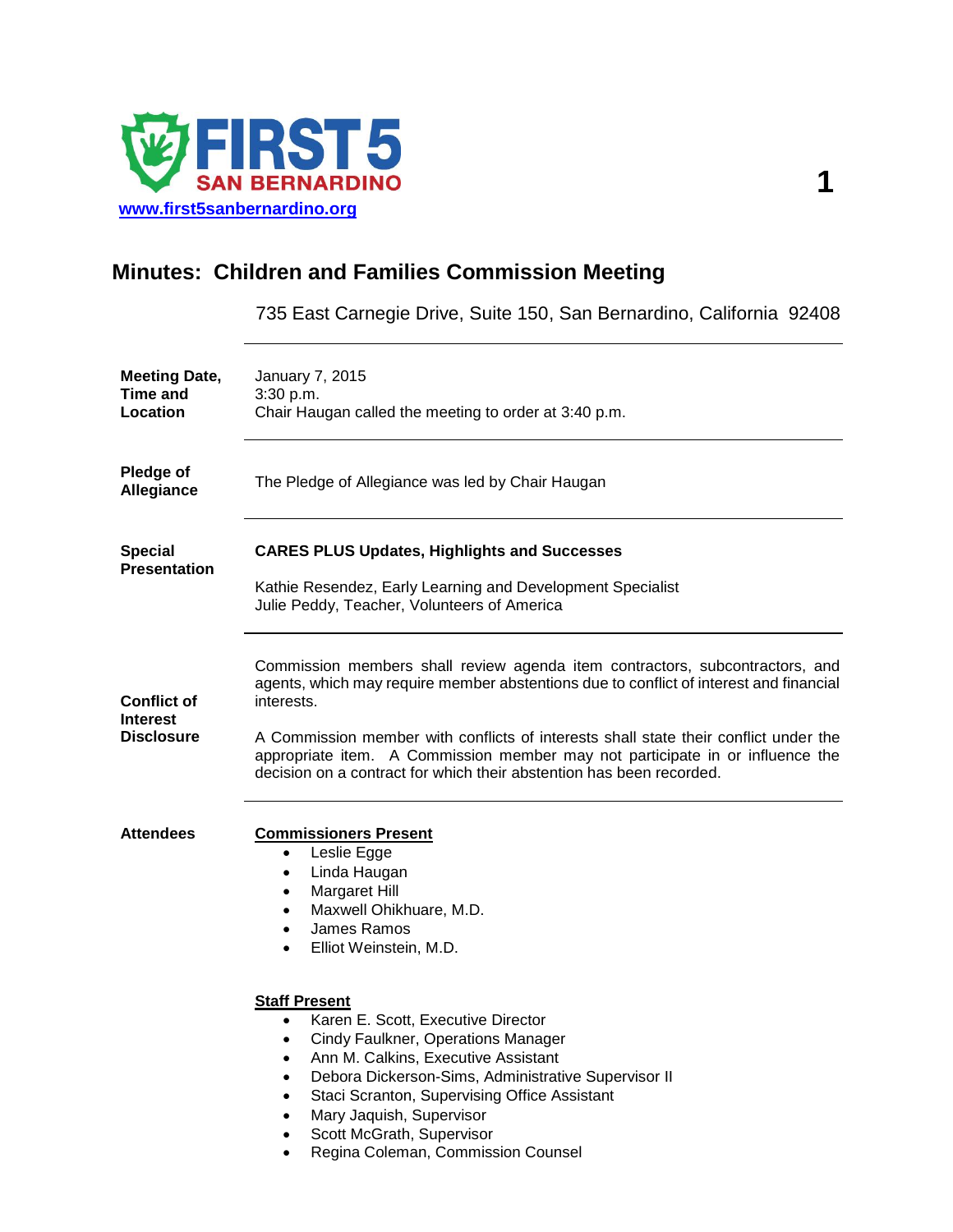- Ruth Ann Martinez, Staff Analyst II
- William Kariuki, Staff Analyst II
- Chrystina Smith-Rasshan, Staff Analyst II
- Ronnie Thomas, Staff Analyst II

#### **Report – Karen E. Scott Executive Director Happy New Year!**

### **State of First 5 Address**

This year, First 5 will focus on connecting with our Early Care and Education partners by participating in the Making Hope Happen Through High Reliability Schools Conference.

The conference will reach 3,000 teachers and administrators in the K-12 education systems.

- QRIS Quality Rating Improvement System Implementation
- $\triangleright$  Healthy Cities Initiative-Collaborating to Make Communities Healthier

## **Child Health, Education and Care Summit**

First 5 California is hosting a summit in Sacramento scheduled for February 10-12. A wide range of topics focused on education and child health will be discussed. A special Pre-Summit Workshop exclusively for First 5 County Commissioners will be held on February 10. The topics to be discussed in this workshop are:

- $\triangleright$  First 5's Future Amidst Declining Revenues
- $\triangleright$  First 5 Policy Focus
- $\triangleright$  Where do we go from here?

If any Commissioner is interested in attending the Summit or just the Commissioner Workshop, please contact Ann Calkins.

### **Future Commission Agendas**

First 5 staff will be bringing forth recommendations related to:

- $\triangleright$  \$10 million investment in child abuse prevention through the Nurturing Parenting, Parent Education initiative
- ▶ Countywide System for Breastfeeding Support
- $\triangleright$  Prenatal Care
- $\triangleright$  Early Childhood Education including QRIS, infant and toddler support and preschool services that complement our County's Cradle to Career initiative – focusing on reading at grade level by the 3rd grade
- $\triangleright$  A new Child Oral Health focus
- $\triangleright$  Health Access and Navigation

**Status on RFP 14-02** for Family and Community Support Partnerships (FCSP), utilizing the Nurturing Parenting programs. Family Support Initiative - \$10 million. Amount requested by proposers exceeds \$36 million.

- $\geq$  23 proposals submitted
- $\triangleright$  No proposals were eliminated Admin Review phase
- $\triangleright$  Two proposers did not meet Fiscal Capacity minimum requirements

These organizations will be notified no later than April 2, 2015.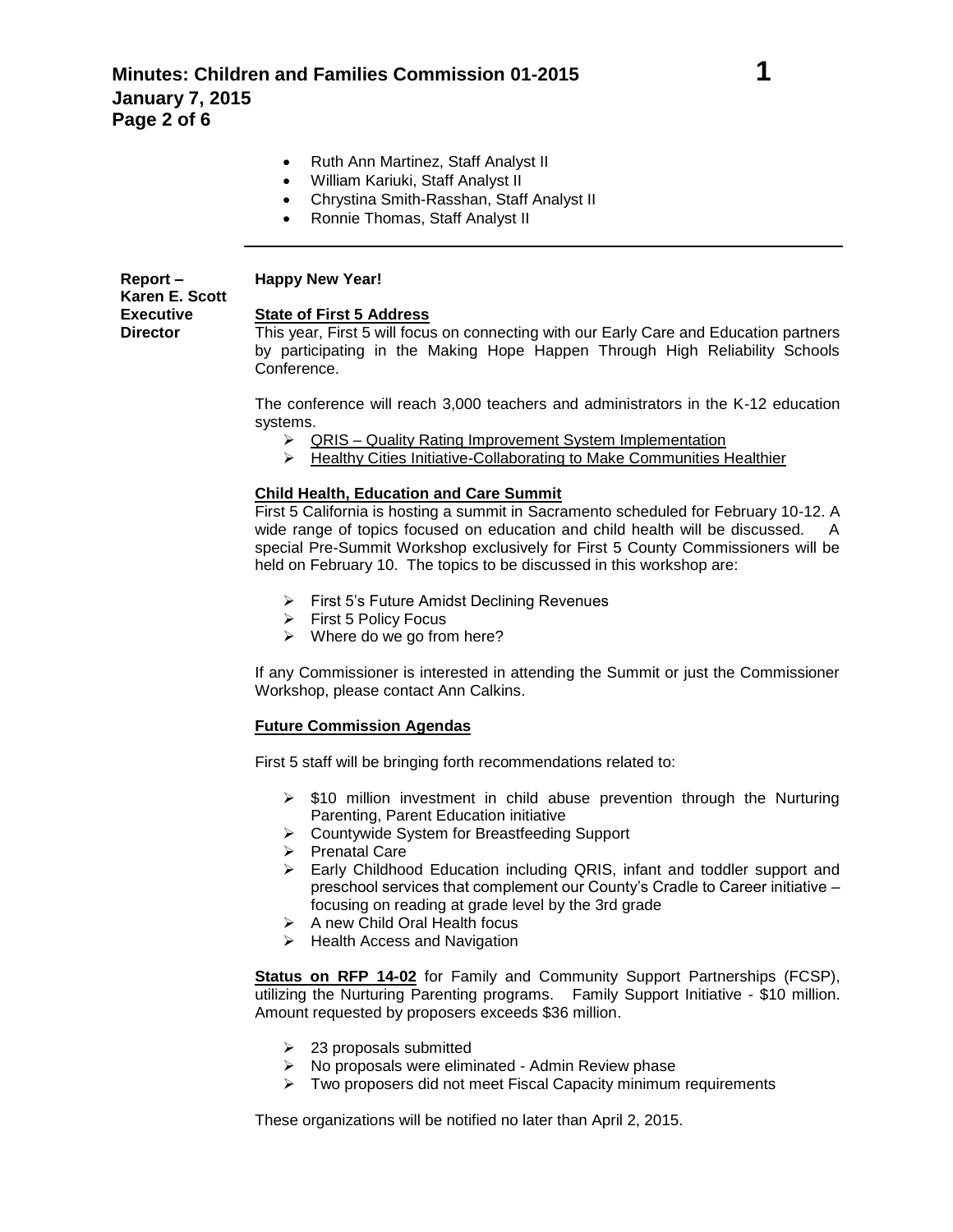| <b>Changes to</b><br>the Agenda | No changes to report.                                                                                                                                                                                                                  |  |
|---------------------------------|----------------------------------------------------------------------------------------------------------------------------------------------------------------------------------------------------------------------------------------|--|
| <b>Consent</b>                  | A motion was made by Commissioner Weinstein and seconded by Commissioner Hill<br>to approve the Consent Item. With Commissioners Egge and Haugan absent and<br>without further comment or objection, motion carried by unanimous vote. |  |
| <b>HAMANIA</b>                  | CONCENT                                                                                                                                                                                                                                |  |

| Item No. | <b>CONSENT</b>                                                                                                       |
|----------|----------------------------------------------------------------------------------------------------------------------|
|          | Approve minutes of October 27, 2014 Commission Meeting<br>(Presenter: Ann M. Calkins, Executive Assistant, 252-4252) |

| Item No.       | <b>DISCUSSION</b>                                                                                                                                                                                                                                                                                                                                                                                                                                                                                                                       |
|----------------|-----------------------------------------------------------------------------------------------------------------------------------------------------------------------------------------------------------------------------------------------------------------------------------------------------------------------------------------------------------------------------------------------------------------------------------------------------------------------------------------------------------------------------------------|
|                | Election of Commission Chair and Vice-Chair                                                                                                                                                                                                                                                                                                                                                                                                                                                                                             |
| $\overline{2}$ | (Presenter: Karen E. Scott, Executive Director, 252-4252)                                                                                                                                                                                                                                                                                                                                                                                                                                                                               |
|                | A nomination for Linda Haugan to continue as Chair was received from the floor. .<br>Linda Haugan accepted the nomination.                                                                                                                                                                                                                                                                                                                                                                                                              |
|                | A nomination for Dr. Ohikhuare to continue as Vice-Chair was received from the<br>floor. Dr. Ohikhuare accepted the nomination.                                                                                                                                                                                                                                                                                                                                                                                                         |
|                | As no further nominations were received from the floor, the nominations were closed<br>and the slate was put to a vote. Without further comment or objection, the slate was<br>elected by a unanimous vote.                                                                                                                                                                                                                                                                                                                             |
|                | Approve CFC SB Policy 15-01 to allow First 5 San Bernardino to accept gifts and                                                                                                                                                                                                                                                                                                                                                                                                                                                         |
|                | donations.                                                                                                                                                                                                                                                                                                                                                                                                                                                                                                                              |
| 3              | (Presenter: Debora Dickerson, Administrative Supervisor II, 252-4269)                                                                                                                                                                                                                                                                                                                                                                                                                                                                   |
|                | <b>Discussion</b><br>Commissioner Ohikhuare asked if this included grant funding and the answer was<br>no.                                                                                                                                                                                                                                                                                                                                                                                                                              |
|                | <b>Public Comment</b>                                                                                                                                                                                                                                                                                                                                                                                                                                                                                                                   |
|                | <b>None</b>                                                                                                                                                                                                                                                                                                                                                                                                                                                                                                                             |
|                | A motion was made by Commissioner Egge and seconded by Commissioner<br>Weinstein to approve Agenda Item 3. Without further comment or objection, motion<br>carried by unanimous vote.                                                                                                                                                                                                                                                                                                                                                   |
|                | Approve acceptance of \$500.00 monetary donation from California Wellness                                                                                                                                                                                                                                                                                                                                                                                                                                                               |
| 4              | Foundation.<br>(Presenter: Debora Dickerson-Sims, Administrative Supervisor II, 252-4269)                                                                                                                                                                                                                                                                                                                                                                                                                                               |
|                | <b>Discussion</b><br>Upon hearing that the \$500 would be used for carpet cleaning, Commissioner<br>Ramos asked if the current lease/contract allows for carpet cleaning by the building<br>owner and what kind of liability does it cover. Ms. Sims answered yes, we are<br>allowed to clean the carpet and if any damage should occur, First 5 would be<br>Ms. Scott suggested we request to use the landlord's<br>responsible for repairs.<br>carpet cleaning vendor. Ms. Sims stated that First 5 is planning to use the landlord's |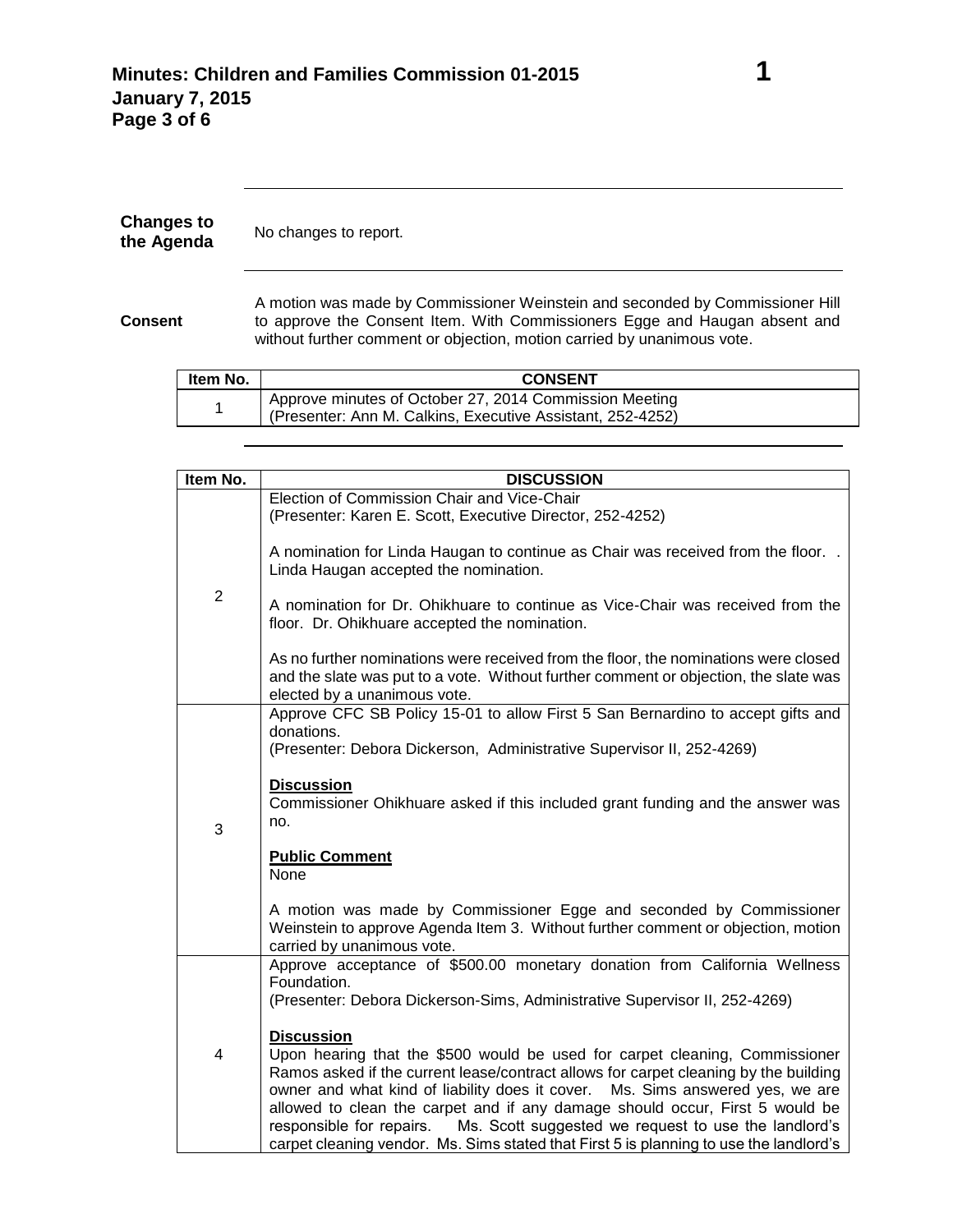|                | Commissioner Egge asked if the California Wellness Foundation<br>vendor.<br>designated a specific purpose or use for the donation. Ms. Sims answered no and<br>added that if future donations given to First 5 were not in alignment with our mission<br>and needs, then the donation would not be accepted.                                                                                                                                                                                                      |  |  |
|----------------|-------------------------------------------------------------------------------------------------------------------------------------------------------------------------------------------------------------------------------------------------------------------------------------------------------------------------------------------------------------------------------------------------------------------------------------------------------------------------------------------------------------------|--|--|
|                | <b>Public Comment</b><br>None                                                                                                                                                                                                                                                                                                                                                                                                                                                                                     |  |  |
|                | A motion was made by Commissioner Ohikhuare and seconded by Commissioner<br>Hill to approve Agenda Item 4. Without further comment or objection, motion carried<br>by unanimous vote.                                                                                                                                                                                                                                                                                                                             |  |  |
|                | Approve Contract IC026 in the amount of \$31,900 with Matrix Outcomes Model LLC<br>for access to the Family Development Matrix (FDM) a complementary assessment,<br>case management and evaluation tool to be used by agencies awarded contracts<br>under the Family and Community Support Partnerships (FCSP) initiative.<br>(Presenter: William Kariuki, Staff Analyst II, 252-4260)                                                                                                                            |  |  |
| 5              | <b>Discussion</b><br>Before the item was presented to the Commission, Karen Scott stated that the<br>authorized signer will be available January 21 and requests that the Commission<br>hear the item to be presented and understand that the contract will not be executed<br>until proper signatures are obtained. The development of this tool to support our<br>\$10 million investment into Parenting Education is critical as is the timeline. The<br>start date of this contract will be January 23, 2015. |  |  |
|                | <b>Public Comment</b><br>None                                                                                                                                                                                                                                                                                                                                                                                                                                                                                     |  |  |
|                | A motion was made by Commissioner Hill and seconded by Commissioner<br>Weinstein to approve Agenda Item 5. Without further comment or objection, motion<br>carried by unanimous vote.                                                                                                                                                                                                                                                                                                                             |  |  |
|                | Approve contract with San Bernardino County Preschool Services Department<br>(PSD) in the amount of \$88,000 in support of the EHS-CCP for Fiscal Year 2014/15.<br>(Presenter: Karen E. Scott, Executive Director, 252-4252)                                                                                                                                                                                                                                                                                      |  |  |
| 6              | <b>Discussion</b><br>Commissioner Hill asked what the \$88,000 will be used for. Ms. Scott answered the<br>non-federal contribution will be used for coaching and mentoring to support<br>implementation of the Early Head Start Child Care Partnership in San Bernardino.<br>PSD will partner with the Child Care Resource Center (CCRC) for coaching and<br>mentoring support services. The collaboration developed between PSD, CCRC and<br>F5SB allows leveraging of funds for greater collective impact.     |  |  |
|                | <b>Public Comment</b><br>None                                                                                                                                                                                                                                                                                                                                                                                                                                                                                     |  |  |
|                | A motion was made by Commissioner Egge and seconded by Commissioner Hill to<br>approve Agenda Item 6. Chair Haugan abstained since her office oversees the<br>Preschool Services Department. Vice Chair Ohikhuare abstained due to his seat<br>on the Preschool Services Governing Board. Without further comment or objection,<br>motion carried.                                                                                                                                                                |  |  |
| $\overline{7}$ | Authorize Commission staff to negotiate a contract with Loma Linda University<br>Research Affairs in support of the startup of the Autism Assessment Center of<br>Excellence (AACE) in the Inland Empire in an amount not to exceed \$300,000 for<br>Fiscal Year 2014/15.<br>(Presenter: Karen E. Scott, Executive Director, 252-4252)                                                                                                                                                                            |  |  |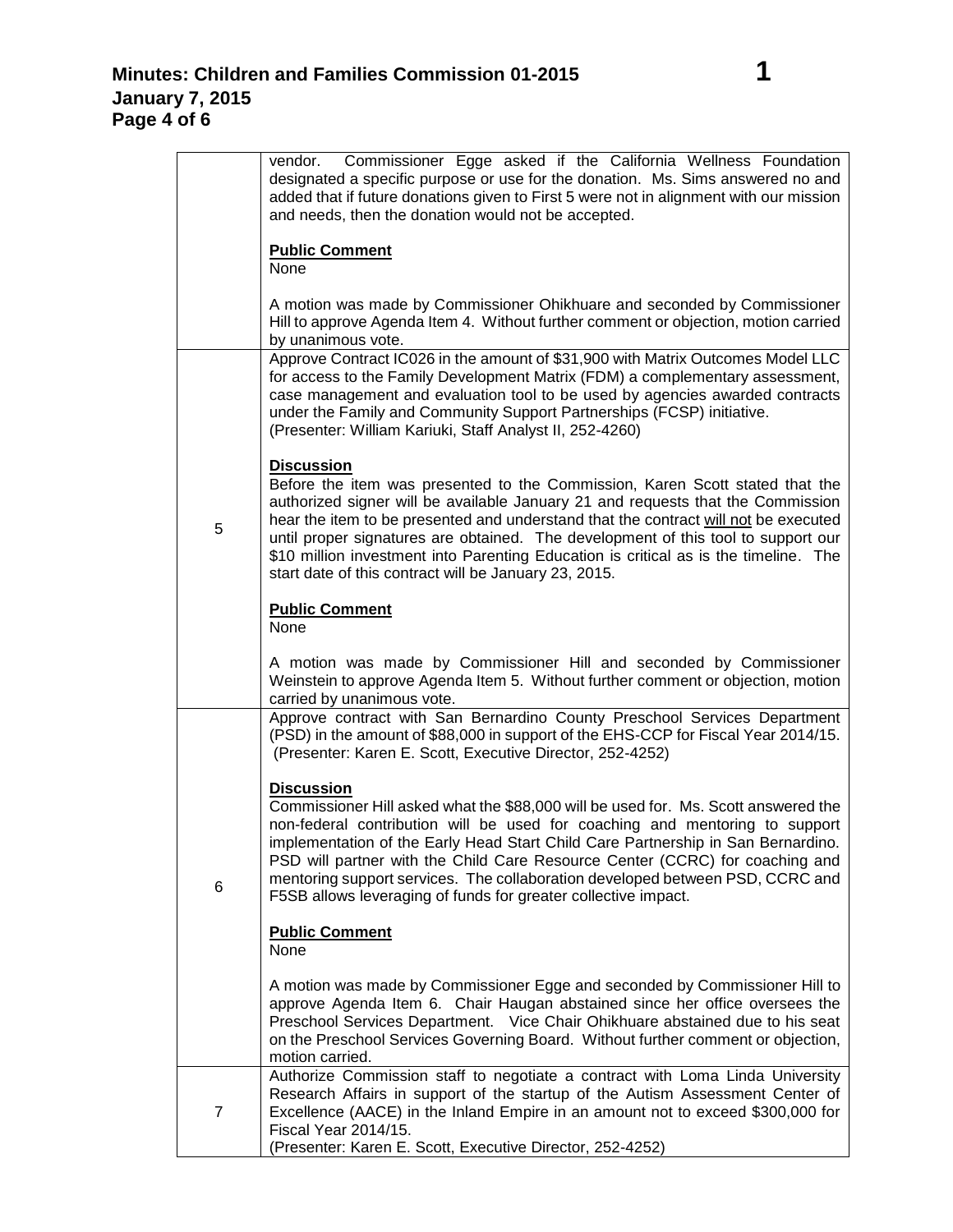|   | <b>Discussion</b>                                                                                                                                                                                                                                                                                                                                                                                                                                                                                                                                                                                                                                                                                                                                                                                         |
|---|-----------------------------------------------------------------------------------------------------------------------------------------------------------------------------------------------------------------------------------------------------------------------------------------------------------------------------------------------------------------------------------------------------------------------------------------------------------------------------------------------------------------------------------------------------------------------------------------------------------------------------------------------------------------------------------------------------------------------------------------------------------------------------------------------------------|
|   | Commissioner Egge asked if First 5 Riverside is taking part in this. Ms. Scott stated<br>yes and funding in the amount of \$300,000 was approved at December Commission<br>Meeting. F5 Riverside does not have SART centers like we do and they are planning<br>to develop satellite sites for other centers, like our SART centers, to continue this<br>work. Commissioner Egge asked if we can anticipate how many children we might<br>be looking at. Dr. Peter Currie, Clinical Director of Behavioral Health at IEHP<br>approached the podium and answered the question.                                                                                                                                                                                                                             |
|   | Dr. Currie stated that they anticipate having the capacity to make assessments for<br>500 children. The population in the Inland Empire is about 7000 children, of which<br>2800 are already identified. The biggest problem is identification and early access<br>to these children so IEHP is partnering with the Autism Society to reach out to<br>families. The Autism Society already has an initiative, particularly with the Hispanic<br>community, in trying to get access to children. The Center is moving towards<br>assessing children ages zero to five, who are a priority. Dr. Currie stated there is an<br>agreement with Loma Linda Neurology Department to assess children zero to five<br>and up to age 20. Funding is coming from a different source to assess the older<br>children. |
|   | Commissioner Weinstein asked if this center would be able to take referrals from the<br>general community of physicians in the Inland Empire. Commissioner Weinstein<br>cited Loma Linda's hesitancy to take patients in the past. Dr. Currie stated that the<br>center will be able to take these referrals and agreed that Loma Linda did not have<br>the capacity before and did refuse referrals. Loma Linda did come to the table early<br>on to find a solution and bring the resources not currently available in the Inland<br>Empire.                                                                                                                                                                                                                                                            |
|   | Commissioner Egge asked Dr. Currie if there was a partnership with Inland Regional<br>Center since they have an Early Start where they also conduct assessments. Dr.<br>Currie stated that a number of collaborative partners have gone on record in writing<br>to commit to lifetime contributions to the Center and Inland Regional Center is one<br>of the founding partners with this collaborative. The intent is that Regional Centers,<br>Departments of Education, etc., those organizations that serve these children will<br>recognize and contribute to the assessment process so we're not having a<br>duplicative process.                                                                                                                                                                   |
|   | <b>Public Comment</b><br>None                                                                                                                                                                                                                                                                                                                                                                                                                                                                                                                                                                                                                                                                                                                                                                             |
|   | A motion was made by Commissioner Ramos and seconded by Commissioner Hill<br>to approve Agenda Item 7. Without further comment or objection, motion carried by<br>unanimous vote.                                                                                                                                                                                                                                                                                                                                                                                                                                                                                                                                                                                                                         |
|   | Authorize Commission staff to negotiate a contract with Housing Authority of the<br>County of San Bernardino (HACSB) in support of their No Child Left Unsheltered<br>initiative, in an amount not to exceed \$50,000 for Fiscal Year 2014/15.<br>(Presenter: Karen E. Scott, Executive Director, 252-4252)                                                                                                                                                                                                                                                                                                                                                                                                                                                                                               |
| 8 | <b>Discussion</b><br>None                                                                                                                                                                                                                                                                                                                                                                                                                                                                                                                                                                                                                                                                                                                                                                                 |
|   | <b>Public Comment</b><br>None                                                                                                                                                                                                                                                                                                                                                                                                                                                                                                                                                                                                                                                                                                                                                                             |
|   | A motion was made by Commissioner Weinstein and seconded by Commissioner<br>Egge to approve Agenda Item 8. Commissioner Ramos abstained - Board of                                                                                                                                                                                                                                                                                                                                                                                                                                                                                                                                                                                                                                                        |